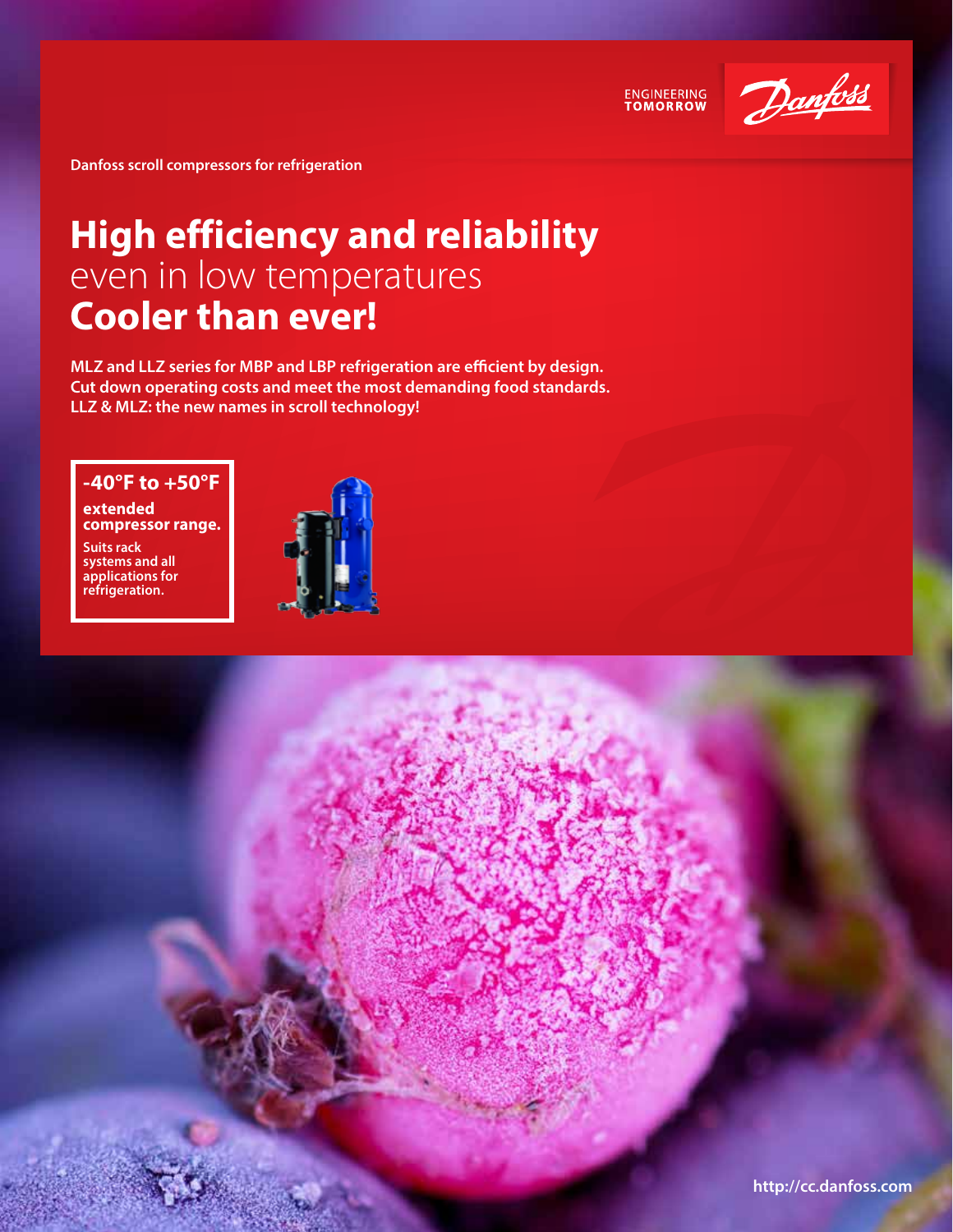# Danfoss **scroll compressors**  for refrigeration applications

**The MLZ and LLZ series are purpose-engineered for applications in refrigeration with respectively medium and low temperatures. They suit all operating conditions in different cooling systems.** 



## **Energy Savings**

Optimize your system with the scroll compressors for

refrigeration. The combination of an energy efficient motor and an optimized scroll wrap for refrigeration applications delivers high efficiency in fi ed-speed compressors. Optional vapor injection boosts the cooling capacity and efficiency by more than 20%.



## **Low sound**

Improve the sound environment with the lowest

sound level in the industry Scroll technology is quiet by design: the scroll provides smooth continuous compression, the absence of suction and discharge valves, and the unique disc check valve design ensure quiet, vibration-free operations.



### **Reliability**

Improve your system reliability to reduce your maintenance and warranty costs Reliability is built into this compressor range, from the compliant scroll design and the engineered bearings to the simplified manufacturing process (30% fewer parts). The patented thermal fault protection also contributes to excellent reliability. A smart way to reduce your field service costs.

#### **Compactness**

Footprint up to 30% smaller than alternative reduces the logistics costs and frees up space in the system.

## **Significant**

**annual cost savings with vapor injection.**

## Featured for immediate **benefit**

- Multi-refrigerant scrolls save on inventory
- Vapor injection available with optional economizer kit increases LLZ efficiency and cooling capacity
- Optional sound jacket attenuates sound levels
- Suitable for transport of refrigerated goods

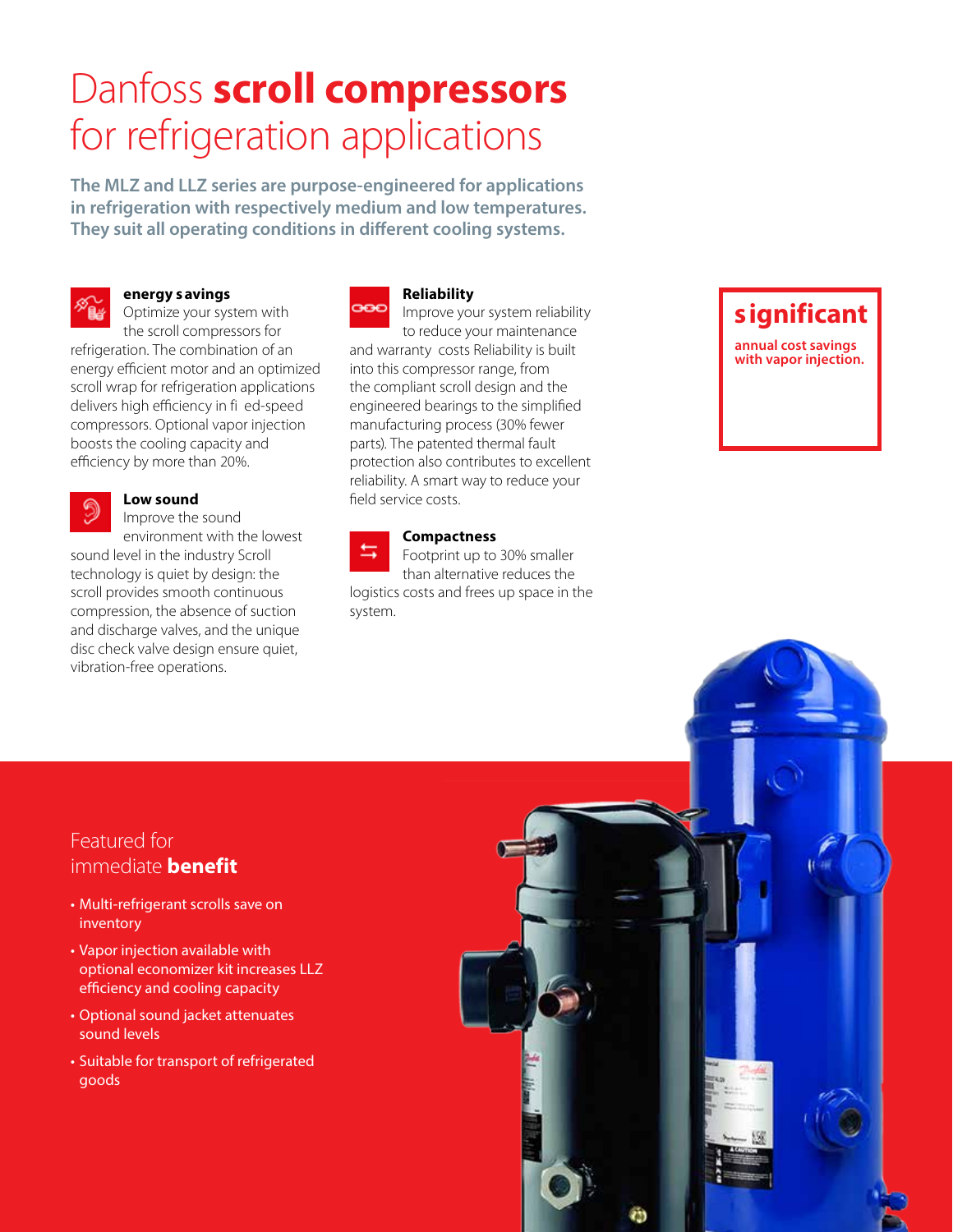# Wide operating envelopes **comply with all applications** in the refrigeration



**MLZ – R404A / R507 for medium temperatures**



Dimensions

| <b>Dimensions</b><br>in inch | н    | H1   | H <sub>2</sub> | D   | Weight<br>(lbs) |
|------------------------------|------|------|----------------|-----|-----------------|
| LLZ 013-018                  | 18.8 | 11.9 | 14.8           | 7.2 | 92.6            |
| LLZ 024                      | 21.0 | 13.5 | 16.3           | 7.2 | 101.4           |
| LLZ 034                      | 21.9 | 14.4 | 17.3           | 7.2 | 112.4           |
| MLZ 015-026                  | 15.5 | 9.1  | 14.2           | 6.5 | 68.3            |
| MLZ 030-048                  | 17.2 | 10.3 | 15.9           | 7.2 | 81.6            |
| MLZ 058-076                  | 20.8 | 13.8 | 19.6           | 9.1 | 99.2            |

## Boost cooling **capacity and efficiency** with **vapor injection** in low temperatures

Danfoss proposes the optional economizer kit to boost compressor efficiency and capacity with vapor injection. The system uses a liquid subcooler circuit. During the liquid subcooler process, some liquid refrigerant evaporates in the economizer and is injected into the scroll set at intermediate pressure. This provides additional cooling capacity thanks to subcooling in the economizer and increases efficiency of the system.

The effect of vapor injection increases together with the increase of the system pressure ratio.